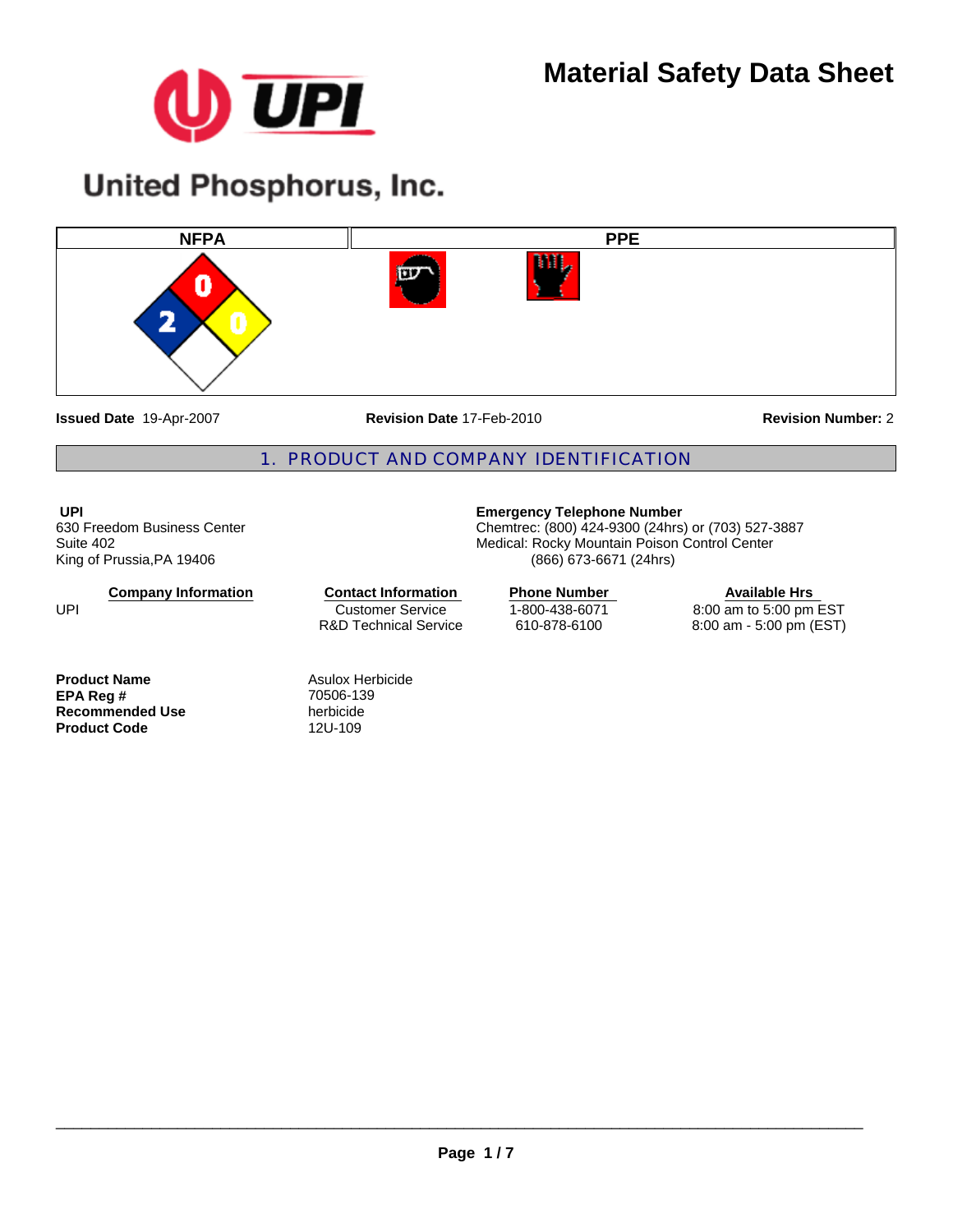# 2. HAZARDS IDENTIFICATION

 $\Box$ 

|                                     | <b>Emergency Overview</b><br>Vapours may be irritating to eyes, nose, throat, and lungs<br>May be harmful if inhaled.<br>May cause eye and skin irritation<br>May cause allergic skin reaction |                       |
|-------------------------------------|------------------------------------------------------------------------------------------------------------------------------------------------------------------------------------------------|-----------------------|
| <b>CAUTION</b><br>Appearance Brown. | Physical State Liquid.                                                                                                                                                                         | <b>Odor</b> Odorless. |
| <b>Potential Health Effects</b>     |                                                                                                                                                                                                |                       |
| - Inhalation<br>- Skin contact      |                                                                                                                                                                                                |                       |
| <b>Eyes</b>                         | Causes reddness, irritation, tearing                                                                                                                                                           |                       |
| <b>Skin</b><br><b>Inhalation</b>    | Repeated or prolonged skin contact may cause allergic reactions with susceptible persons.<br>May cause irritation of respiratory tract.                                                        |                       |
| Ingestion                           | Harmful if swallowed.                                                                                                                                                                          |                       |

# 3. COMPOSITION/INFORMATION ON INGREDIENTS

# **Ingredients Name**

| nom <sup>-</sup><br>- -<br>Name | $\epsilon$<br>.S-Nr | $W_{\mathbf{Q}}$<br>$\mathbf{r}$<br>uant<br>70 | $- -$<br>-- |
|---------------------------------|---------------------|------------------------------------------------|-------------|
| echnical<br>Asulam              | n,<br>_             | $\sim$<br>n r<br>$\sim$<br>. پ-<br>ັບ          | .<br>N/A    |

# 4. FIRST AID MEASURES

| <b>Eye Contact</b>        | Hold eye open and rinse slowly and gently with water for 15<br>- 20 minutes. Remove contact lenses, if present, after 5<br>minutes, then continue rinsing eye.<br>Call a poison control center or doctor for treatment advice.                               |
|---------------------------|--------------------------------------------------------------------------------------------------------------------------------------------------------------------------------------------------------------------------------------------------------------|
| <b>Skin Contact</b>       | Rinse skin immediately with plenty of water for 15-20 minutes.<br>If symptoms persist, call a physician                                                                                                                                                      |
| <b>Inhalation</b>         | Move person to fresh air.<br>If person is not breathing, call 911 or an ambulance, then give<br>artifical respiration.<br>Call a physician or Poison Control Centre immediately                                                                              |
| Ingestion                 | Call a physician or Poison Control Center immediately<br>Have person sip a glass of water if able to swallow<br>Never give anything by mouth to an unconscious person<br>Do not induce vomiting unless told to do so by a poison control<br>center or doctor |
| <b>Notes to Physician</b> | No information available<br>Treat symptomatically                                                                                                                                                                                                            |

 $\_$  ,  $\_$  ,  $\_$  ,  $\_$  ,  $\_$  ,  $\_$  ,  $\_$  ,  $\_$  ,  $\_$  ,  $\_$  ,  $\_$  ,  $\_$  ,  $\_$  ,  $\_$  ,  $\_$  ,  $\_$  ,  $\_$  ,  $\_$  ,  $\_$  ,  $\_$  ,  $\_$  ,  $\_$  ,  $\_$  ,  $\_$  ,  $\_$  ,  $\_$  ,  $\_$  ,  $\_$  ,  $\_$  ,  $\_$  ,  $\_$  ,  $\_$  ,  $\_$  ,  $\_$  ,  $\_$  ,  $\_$  ,  $\_$  ,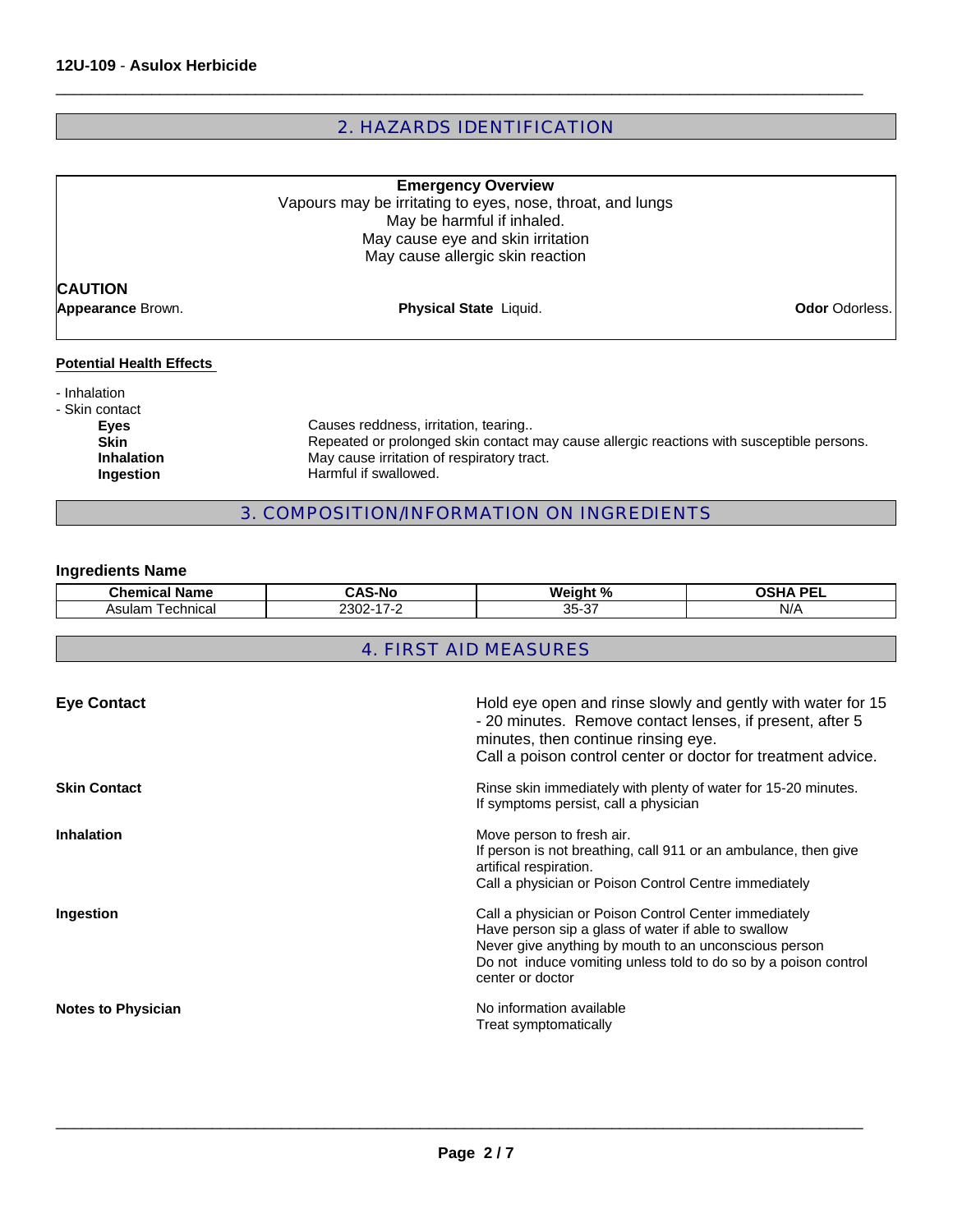# 5. FIRE-FIGHTING MEASURES

 $\Box$ 

**Flammable Explosive Properties** 

| <b>Flash Point</b><br><b>Autoignition Temperature</b> |                     | Not available<br>Not available                                                                                                                                                                                                                                                                                                                                                            |                                                               |  |
|-------------------------------------------------------|---------------------|-------------------------------------------------------------------------------------------------------------------------------------------------------------------------------------------------------------------------------------------------------------------------------------------------------------------------------------------------------------------------------------------|---------------------------------------------------------------|--|
| <b>Flammability Limits in Air</b>                     |                     | Not available                                                                                                                                                                                                                                                                                                                                                                             |                                                               |  |
| <b>Extnguishing Media</b>                             |                     | Use extinguishing measures that are appropriate to local<br>circumstances and the surrounding environment                                                                                                                                                                                                                                                                                 |                                                               |  |
| <b>Fire/Explosion Hazard</b>                          |                     |                                                                                                                                                                                                                                                                                                                                                                                           | Under fire conditions, toxic, corrosive fumes may be emitted. |  |
| <b>Hazardous Combustion Products</b>                  |                     |                                                                                                                                                                                                                                                                                                                                                                                           | Carbon oxides, Oxides of nitrogen, Sulfur oxides.             |  |
| <b>NFPA</b>                                           | Health <sub>2</sub> | <b>Flammability 0</b>                                                                                                                                                                                                                                                                                                                                                                     | Instability 0                                                 |  |
| <b>6. ACCIDENTAL RELEASE MEASURES</b>                 |                     |                                                                                                                                                                                                                                                                                                                                                                                           |                                                               |  |
| <b>Personal Precautions</b>                           | equipment.          | Avoid contact with the skin and the eyes. Ensure adequate ventilation. Use personal protective                                                                                                                                                                                                                                                                                            |                                                               |  |
| <b>Environmental Precautions</b>                      | permits             | Keep material out of lakes, streams, ponds and sewer drains. Dike to confine spill and absorb<br>with an absorbant such as clay, sand or soil. . Consult a regulatory specialist to determine<br>appropriate state or local reporting requirements, for assistance in waste characterization<br>and/or hazardous waste disposal and other requirements listed in pertinenet environmental |                                                               |  |
| <b>Methods for Clean-up</b>                           |                     | Soak up with inert absorbent material (e.g. sand, silica gel, acid binder, universal binder,<br>sawdust). Sweep up and shovel into suitable containers for disposal.                                                                                                                                                                                                                      |                                                               |  |
|                                                       |                     | <b>7. HANDLING AND STORAGE</b>                                                                                                                                                                                                                                                                                                                                                            |                                                               |  |

| <b>Handling</b> | Keep out of reach of children. Wear personal protective equipment. Avoid breathing vapors or<br>mists. Do not eat, drink or smoke when using this product. Wash thoroughly after handling. .<br>Remove and wash contaminated clothing before re-use. |
|-----------------|------------------------------------------------------------------------------------------------------------------------------------------------------------------------------------------------------------------------------------------------------|
| <b>Storage</b>  | Keep in a dry, cool and well-ventilated place. Do not transport or store below -6 C                                                                                                                                                                  |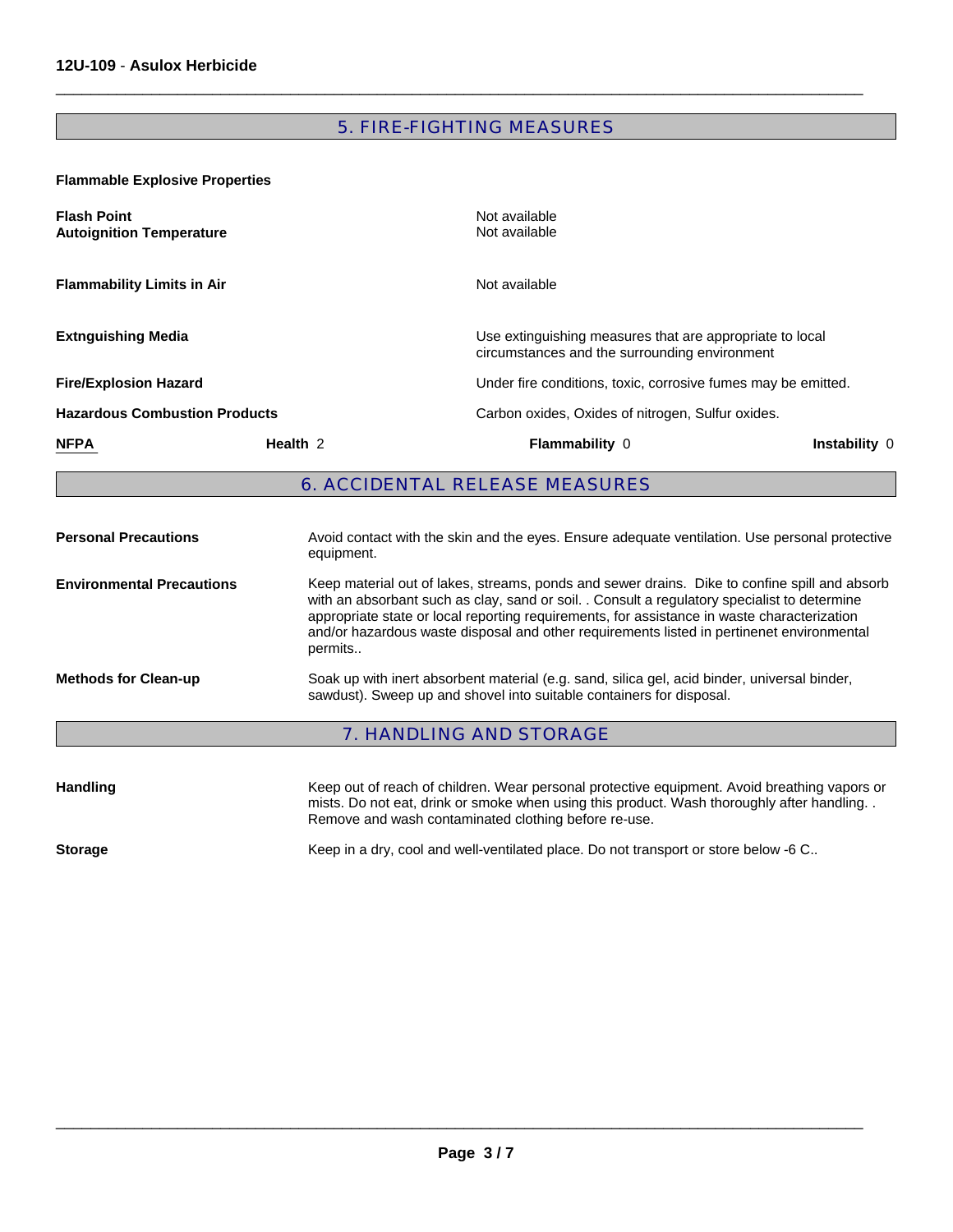# 8. EXPOSURE CONTROLS / PERSONAL PROTECTION

 $\Box$ 

| <b>Exposure Guidelines</b>           | This product does not contain any hazardous materials with occupational exposure limits<br>established by the region specific regulatory bodies.                                                                                                                                                                                                                                                                                                                                                                                                                                                                                                                                                                                                                        |
|--------------------------------------|-------------------------------------------------------------------------------------------------------------------------------------------------------------------------------------------------------------------------------------------------------------------------------------------------------------------------------------------------------------------------------------------------------------------------------------------------------------------------------------------------------------------------------------------------------------------------------------------------------------------------------------------------------------------------------------------------------------------------------------------------------------------------|
| <b>Engineering Controls</b>          | Investigate engineering techniques to reduce exposures. Local mechanical exhaust ventilation<br>is preferred. Consult ACGIH ventilation manual or NFPA Standard 91 for design of exhaust<br>systems                                                                                                                                                                                                                                                                                                                                                                                                                                                                                                                                                                     |
| <b>Personal Protective Equipment</b> |                                                                                                                                                                                                                                                                                                                                                                                                                                                                                                                                                                                                                                                                                                                                                                         |
| <b>Eye/face Protection</b>           | Use eye protection to avoid eye contact. . Goggles. Where there is potential for eye contact<br>have eye flushing equipment available                                                                                                                                                                                                                                                                                                                                                                                                                                                                                                                                                                                                                                   |
| <b>Skin Protection</b>               | Neoprene gloves. Nitrile rubber. Impervious butyl rubber gloves. Chemical resistant protective<br>clothing.                                                                                                                                                                                                                                                                                                                                                                                                                                                                                                                                                                                                                                                             |
| <b>Respiratory Protection</b>        | Where airborne exposure is likely, use NIOSH approved respiratory protection equipment<br>appropriate to the material and/or its components. Full facepiece equipment is recommended<br>and, if used, replaces need for face shield and/or chemical goggles. If exposures cannot be<br>kept at a minimum with engineering controls, consult respirator manufacturer to determine<br>appropriate type equipment for given application. Observe respirator use limitations specified<br>by NIOSH or the manufacturer. For emergency and other conditions where there may be a<br>potential for significant exposure, use an approved full face positive-pressure, self-contained<br>breathing apparatus. Respiratory protection programs must comply with 29 CFR 1910.134 |

#### **General Hygiene Considerations**

Do not eat, drink or smoke when using this product. Wash hands and face before breaks and immediately after handling the product. Remove and wash contaminated clothing before re-use.

# 9. PHYSICAL AND CHEMICAL PROPERTIES

**Bulk Density** 10 lb/gal<br> **Percent Volatiles** Not available **Boiling Point/Range 104°C<br>
<b>Specific Gravity** 1.18 @ 20 C **Percent Volatiles Evaporation Rate Not available Physical State** Liquid **Appearance Vapor Density Not available Viscosity Not available <b>Molecular Weight Molecular Weight** 

Brown

**Percent Solids** Not available **Melting Point/Range** -6°C **Odor** Odorless **Specific Gravity <b>Solubility Solubility Solubility Soluble Solubile Solubile Vapor Pressure Not available VOC Content Not available pH** approx.7.5

253.24 g/mol

# 10. STABILITY AND REACTIVITY

| <b>Stability</b>                               | Stable under recommended storage conditions             |
|------------------------------------------------|---------------------------------------------------------|
| <b>Conditions to Avoid</b>                     | Freezing temperatures.                                  |
| <b>Incompatible Materials</b>                  | Acids.                                                  |
| <b>Hazardous Decomposition Products</b>        | Carbon oxides. Nitrogen oxides (NOx). Oxides of sulfur. |
| <b>Possibility of Hazardous Polymerization</b> | None under normal processing                            |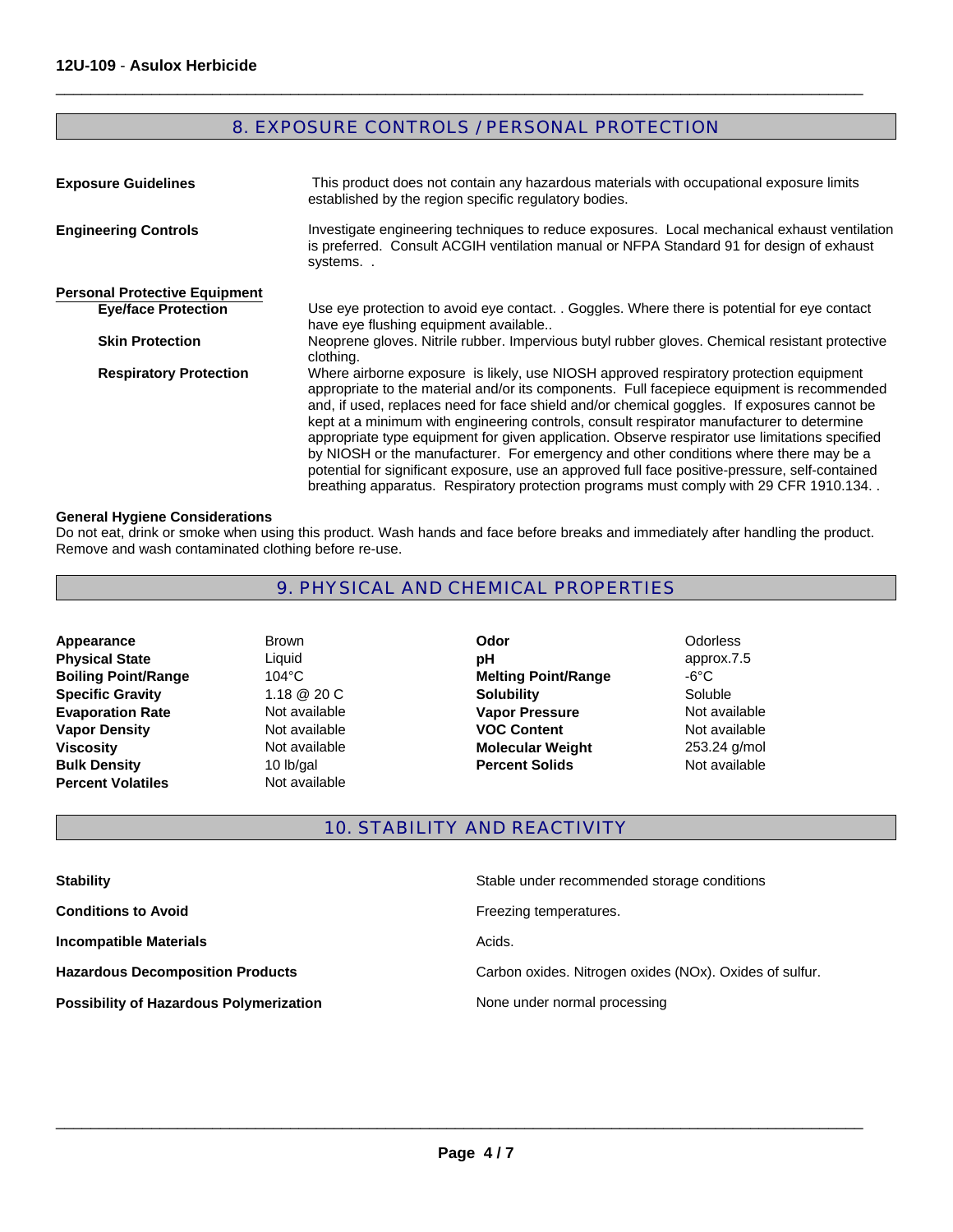# 11. TOXICOLOGICAL INFORMATION

 $\Box$ 

#### **Acute Toxicity**

**Product Information Asulox: Acute oral LD50: >5,000 mg/kg (rat)**  Acute dermal LD50: >2,000 mg/kg (rabbit)<br>Acute inhalation LC50: >5 mg/L 4 hr (rat) Acute inhalation LC50:<br>Skin irritation: **Skin irritation: Non-irritating (rabbit)**

**Slightly irritating (rabbit)** 

#### **Chronic Toxicity**

There are no known carcinogenic chemicals in this product

#### **Carcinogenicity**

# 12. ECOLOGICAL INFORMATION

### **Ecotoxicity**

Do not apply directly to water, to areas where surface water is present or to intertidal areas below the mean high water mark. Do not clean equipment or dispose of equipment washwaters in a manner that will contaminate water resources or arable land. Do not apply when weather conditions favor drift from treated areas. Do not contaminate water be cleaning equipment or disposal of waste. .

# 13. DISPOSAL CONSIDERATIONS

| <b>Waste Disposal Method</b>     | Pesticide wastes are acutely hazardous. Improper disposal of excess pesticide or rinsate is a<br>violation of Federal law. If the wastes cannot be disposed of by use or according to label<br>instructions, contact your State Pesticide or Environmental Control Agency, or the Hazardous<br>Waste representative at the nearest EPA Regional Office for guidance. . Do not discharge<br>effluent containing this product into lakes, streams, ponds, estuaries, oceans, or other waters<br>unless in accordance with the requirements of a National Pollutant Discharge Elimination<br>System (NPDES) permit. Do not discharge effluent containing this product to sewer systems<br>without previously notifying the local sewage treatment plant authority. Do not apply directly to<br>wetlands or water |  |
|----------------------------------|---------------------------------------------------------------------------------------------------------------------------------------------------------------------------------------------------------------------------------------------------------------------------------------------------------------------------------------------------------------------------------------------------------------------------------------------------------------------------------------------------------------------------------------------------------------------------------------------------------------------------------------------------------------------------------------------------------------------------------------------------------------------------------------------------------------|--|
| <b>Contaminated Packaging</b>    | Empty containers may container hazardous residues. Containers should be handled as<br>instructed by following all container disposal directions.                                                                                                                                                                                                                                                                                                                                                                                                                                                                                                                                                                                                                                                              |  |
| <b>14. TRANSPORT INFORMATION</b> |                                                                                                                                                                                                                                                                                                                                                                                                                                                                                                                                                                                                                                                                                                                                                                                                               |  |
|                                  |                                                                                                                                                                                                                                                                                                                                                                                                                                                                                                                                                                                                                                                                                                                                                                                                               |  |
| <b>DOT</b>                       | Not regulated                                                                                                                                                                                                                                                                                                                                                                                                                                                                                                                                                                                                                                                                                                                                                                                                 |  |
| <b>ICAO</b>                      | Not regulated                                                                                                                                                                                                                                                                                                                                                                                                                                                                                                                                                                                                                                                                                                                                                                                                 |  |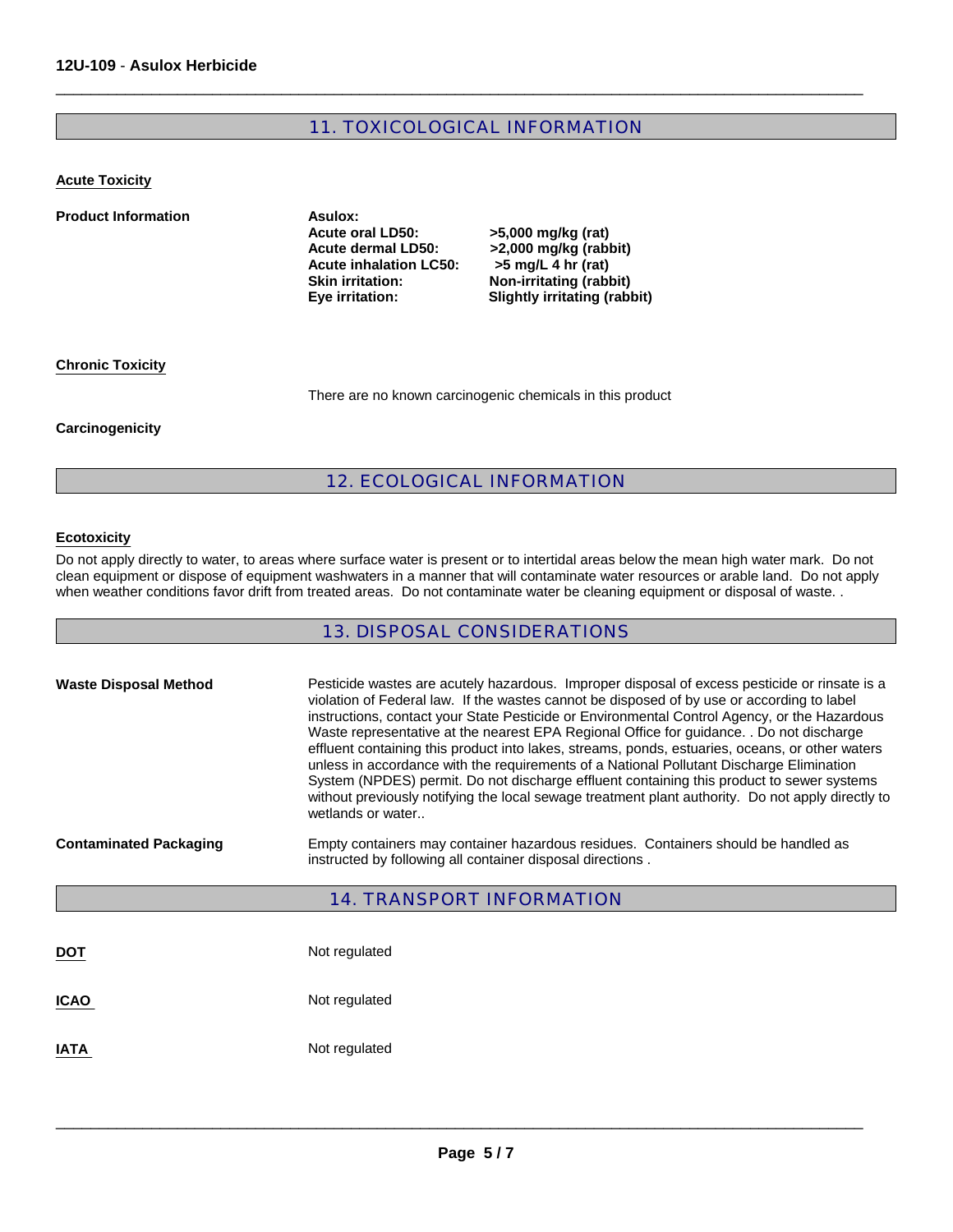# 14. TRANSPORT INFORMATION

 $\Box$ 

**IMDG/IMO** Not regulated

# 15. REGULATORY INFORMATION

#### **International Inventories**

Listed Asulam Technical  **EINECS/ELINCS** 

**USA** 

**Federal Regulations**

#### **SARA 313**

Section 313 of Title III of the Superfund Amendments and Reauthorization Act of 1986 (SARA). This product does not contain any chemicals which are subject to the reporting requirements of the Act and and Title 40n of the Code of Federal Regulations, Part 372.

| SARA 311/312 Hazardous Categorization    |     |
|------------------------------------------|-----|
| <b>Chronic Health Hazard</b>             | Nο  |
| <b>Acute Health Hazard</b>               | Yes |
| <b>Fire Hazard</b>                       | No  |
| <b>Sudden Release of Pressure Hazard</b> | No  |
| <b>Reactive Hazard</b>                   | No  |

#### **Clean Water Act**

#### **Clean Air Act, Section 112 Hazardous Air Pollutants (HAPs) (see 40 CFR 61)**

This product does not contain any HAPs.

#### **CERCLA RCRA Pesticide Information**

#### **State Regulations**

# **California Proposition 65**

This product does not contain any Proposition 65 chemicals.

**State Right-to-Know International Regulations Mexico - Grade** Not available

#### **Canada**

**This product has been classified in accordance with the hazard criteria of the Controlled Products Regulations (CPR) and the MSDS contains all the information required by the CPR.**

**WHMIS Hazard Class** Not determined